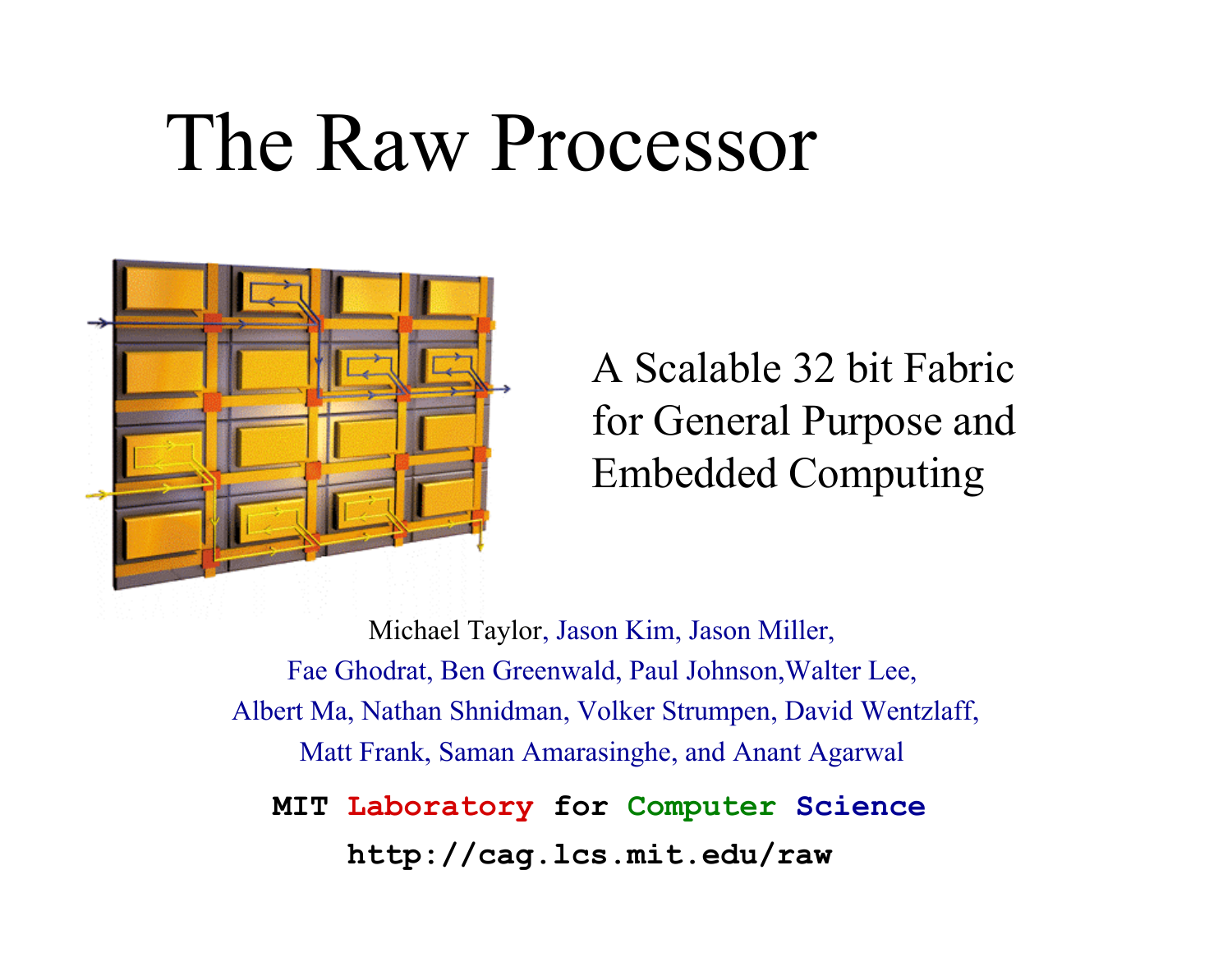# Computer Architecture from 10,000 feet



**class of computation** **physical phenomenon**

**… we use abstractions to make this easier**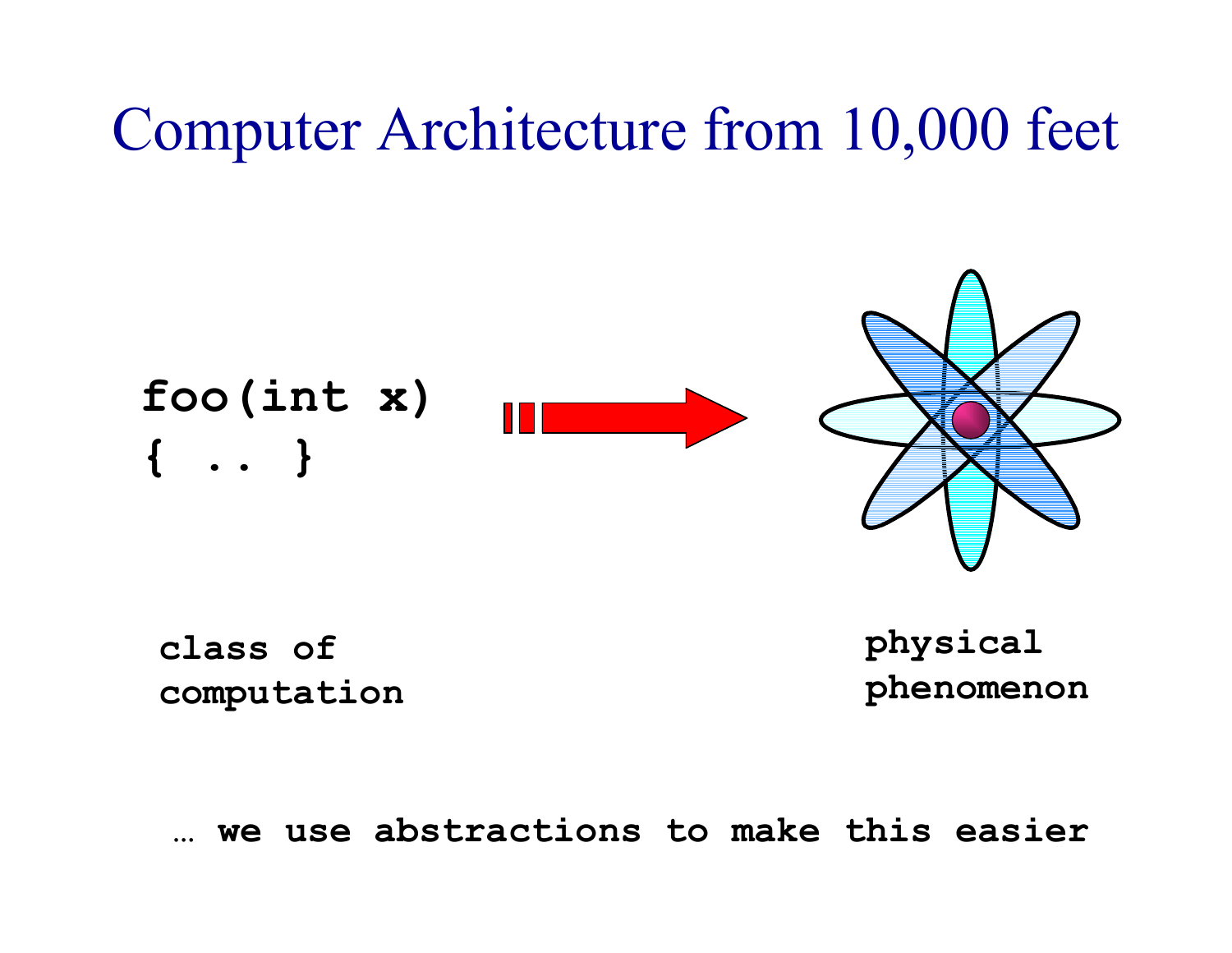## The Abstraction Layers That Make This Easier

**foo(int x) { .. }**

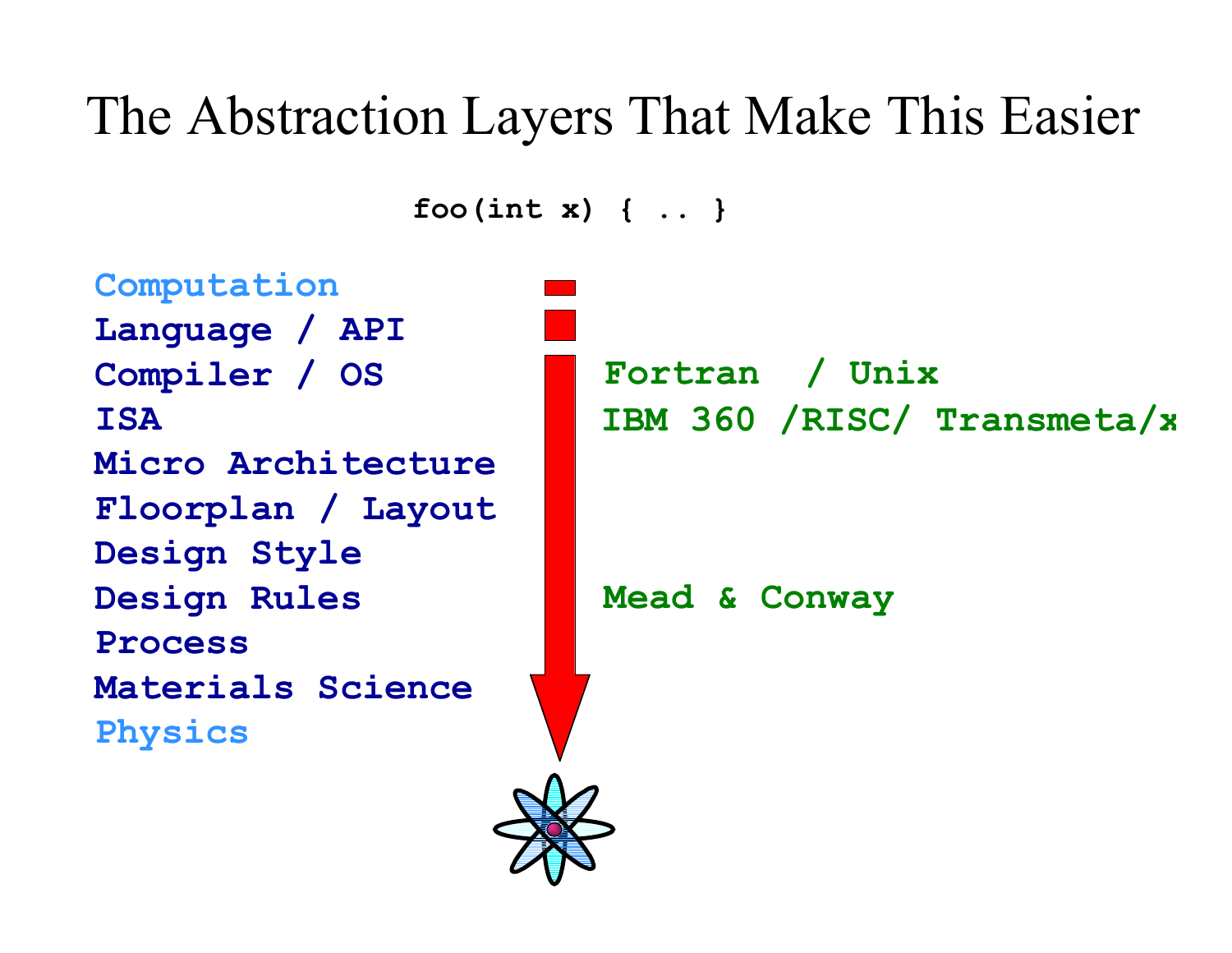Abstractions must change as world changes

| Changing Applications                                                                     |                              |                                     |               |
|-------------------------------------------------------------------------------------------|------------------------------|-------------------------------------|---------------|
| Language / API<br>Compiler / OS<br><b>ISA</b><br>Micro Architecture<br>Floorplan / Layout |                              |                                     |               |
| Design Style<br>Design Rules<br><b>Process</b><br>Materials Science                       |                              |                                     |               |
| Changes in physical<br>constraints                                                        | More<br><b>Wire</b><br>Delay | <b>More</b><br><b>Gates</b><br>Pins | More<br>Power |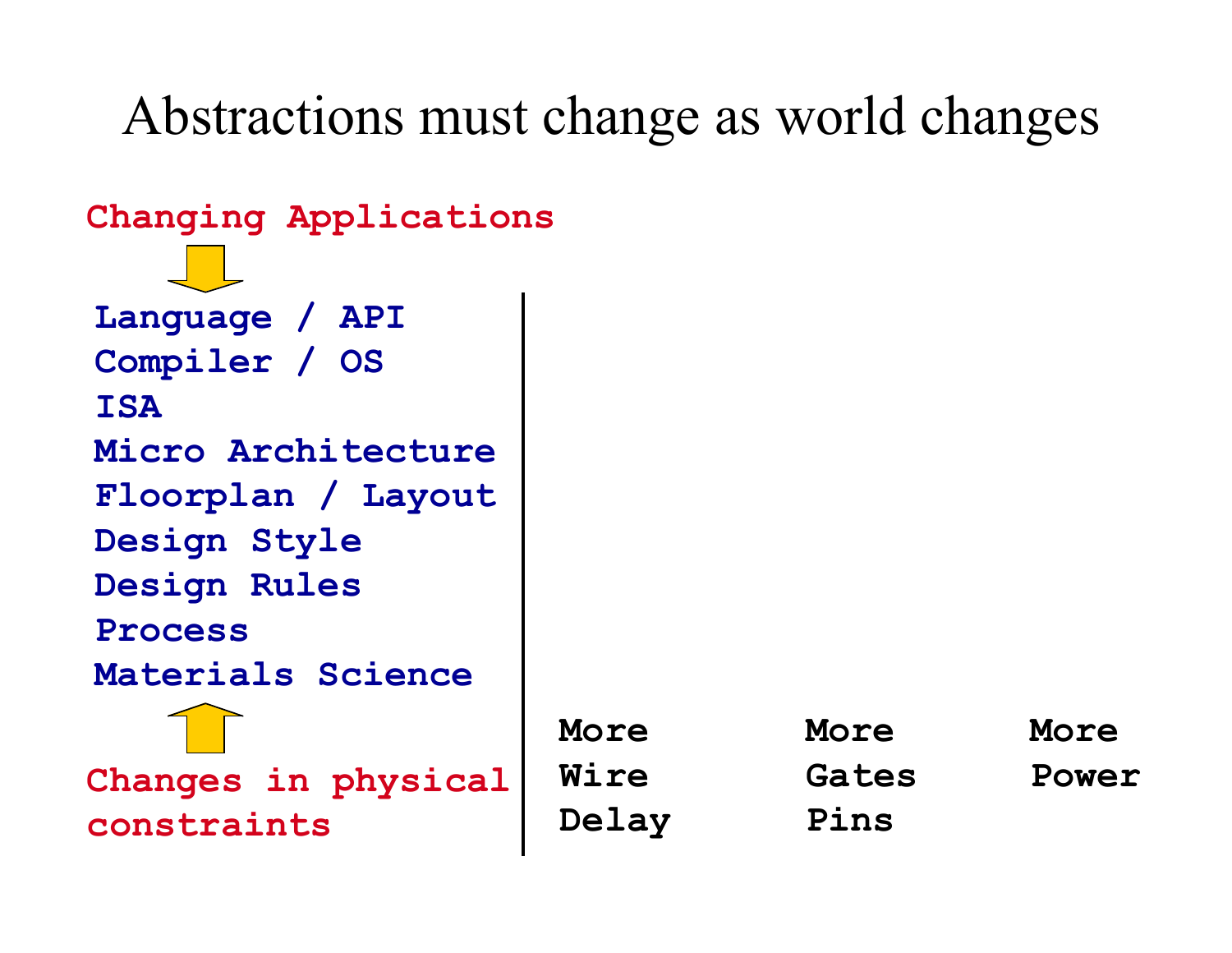# Everyone is thinking about wire delay

**Language / API Compiler / OS ISA**

**Micro Architecture**

**Floorplan / Layout Design Rules Process Materials Science**

**Partitioning(21264) Pipelining (P4) Timing Driving Placement Fatter wires Deeper wires Cu wires**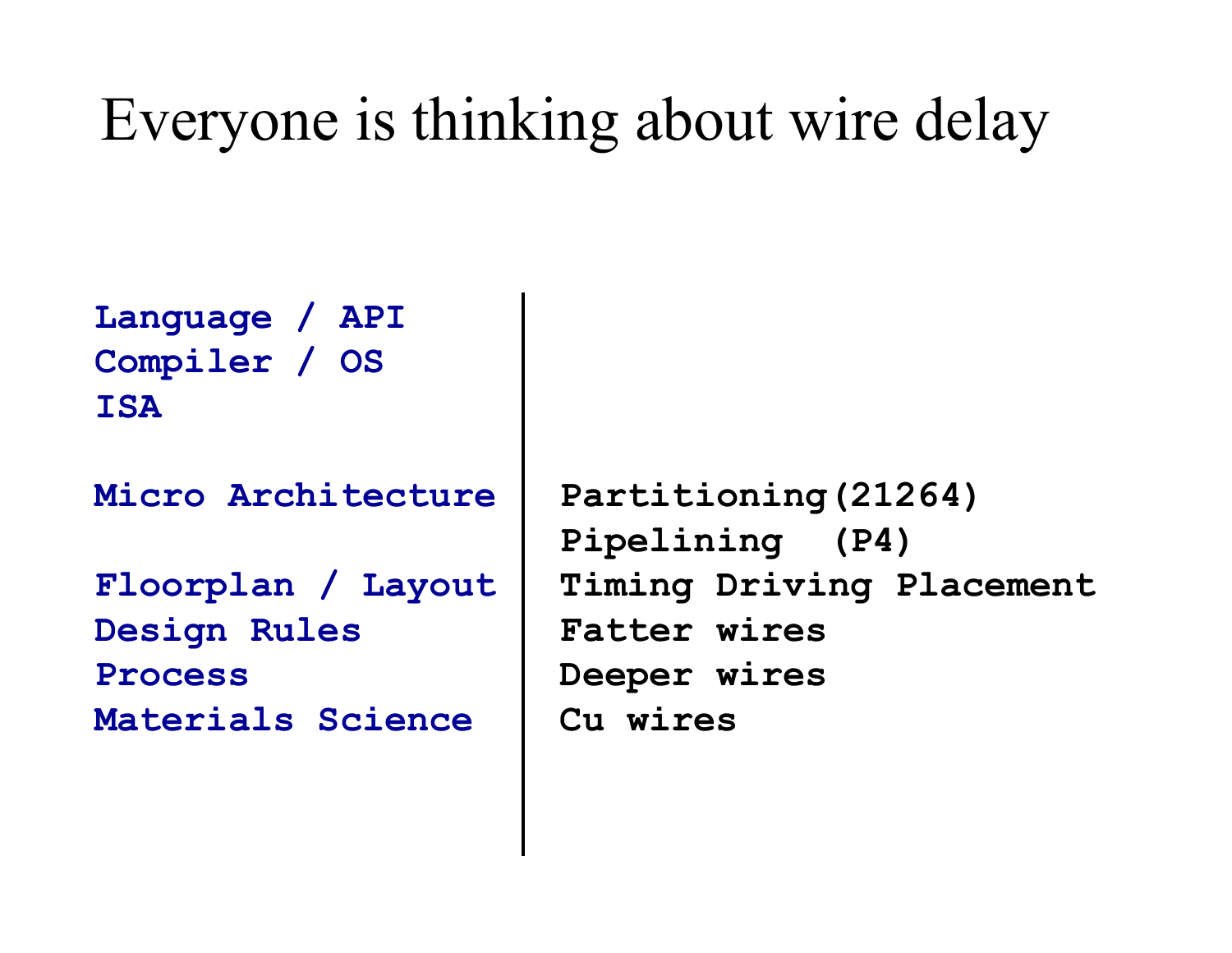## **The bottom line**



**Raw tries to solve** *these* **problems by exposing the underlying resources with a scaleable, parallel ISA.**

**Micro Architecture**

**Floorplan / Layout Design Rules Process Materials Science**

**It orchestrates these resources with spatially-aware compilers.**

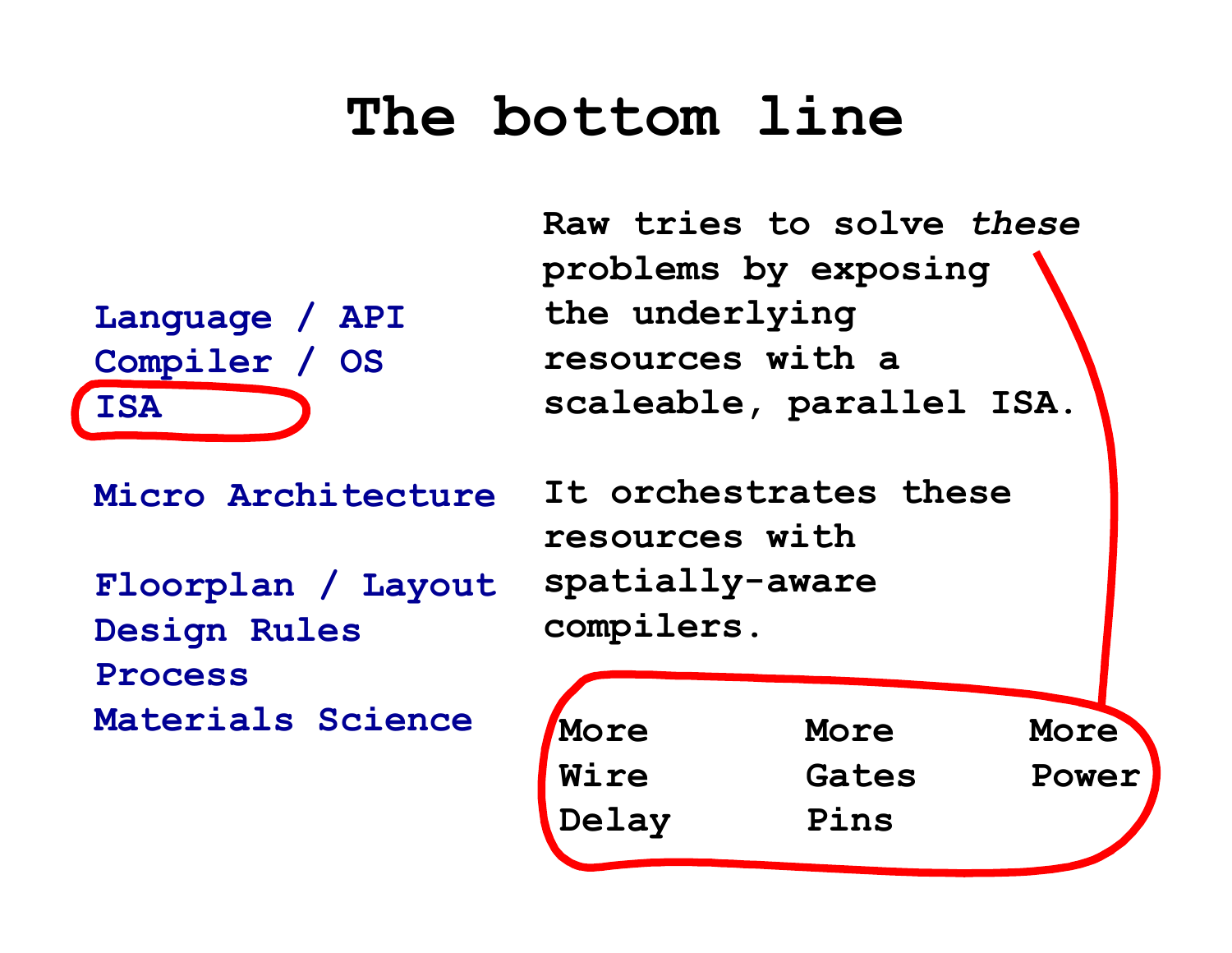#### **Intuition**

Customized gates **Willems** Wife **Customized wiring Customized placement Customized pins Fixed function**

# 1 cycle

**Heroic attempts to distribute computation across a hand-full of relatively nearby ALUs. I/O through memory interface**

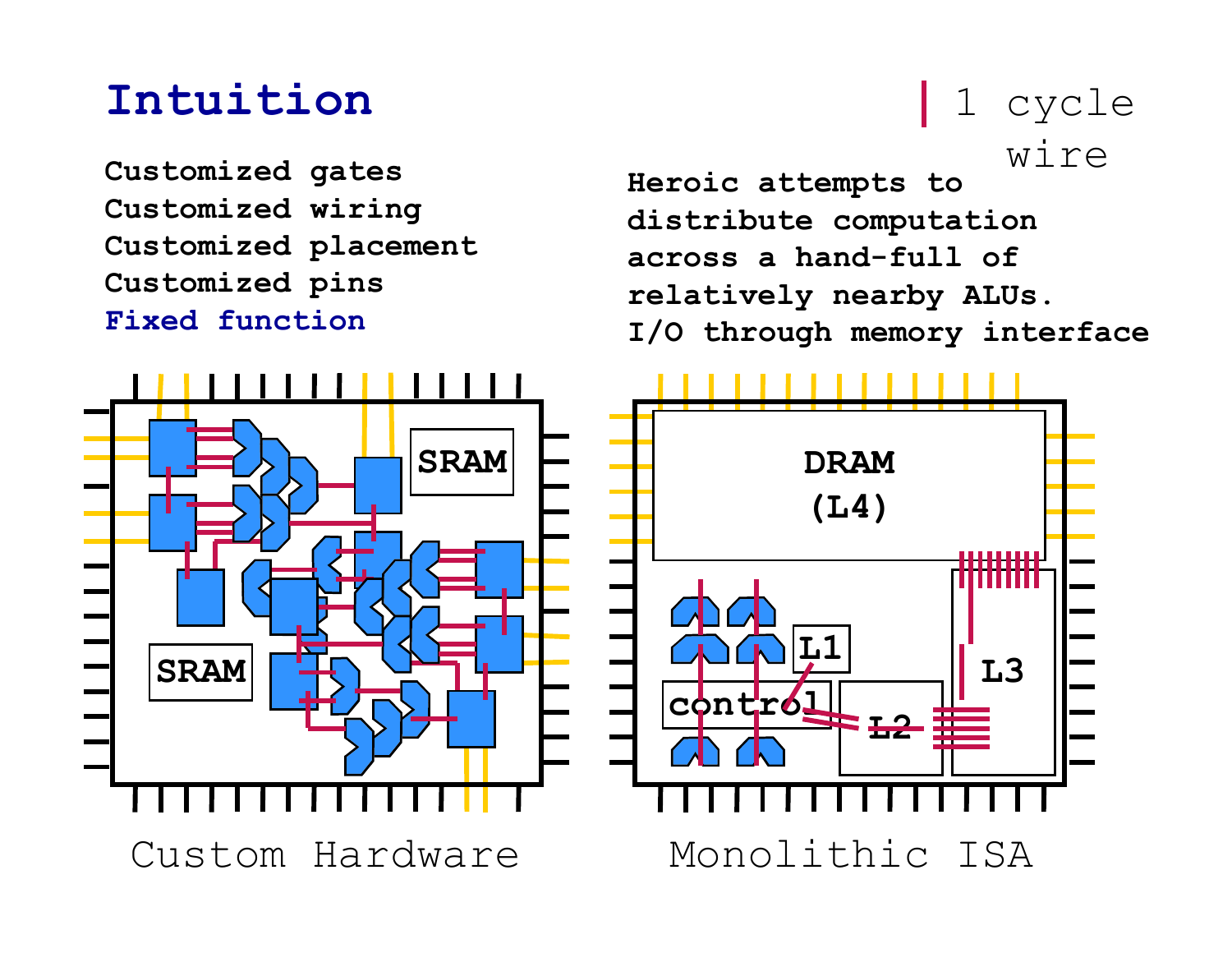## **The Raw ISA provides a parallel interface to the gates**



**Raw is an array of replicated tiles.**

**Use more tiles to get more computation.**

**8 stage MIPS-like pipeline FPU 32 KB DCACHE 32 KB IMem 64 KB SMem 5 stage Static router Pipeline 2 stage dynamic router pipeline 4 32-bit mesh networks 2 dynamic, 2 static**

**Tile processor**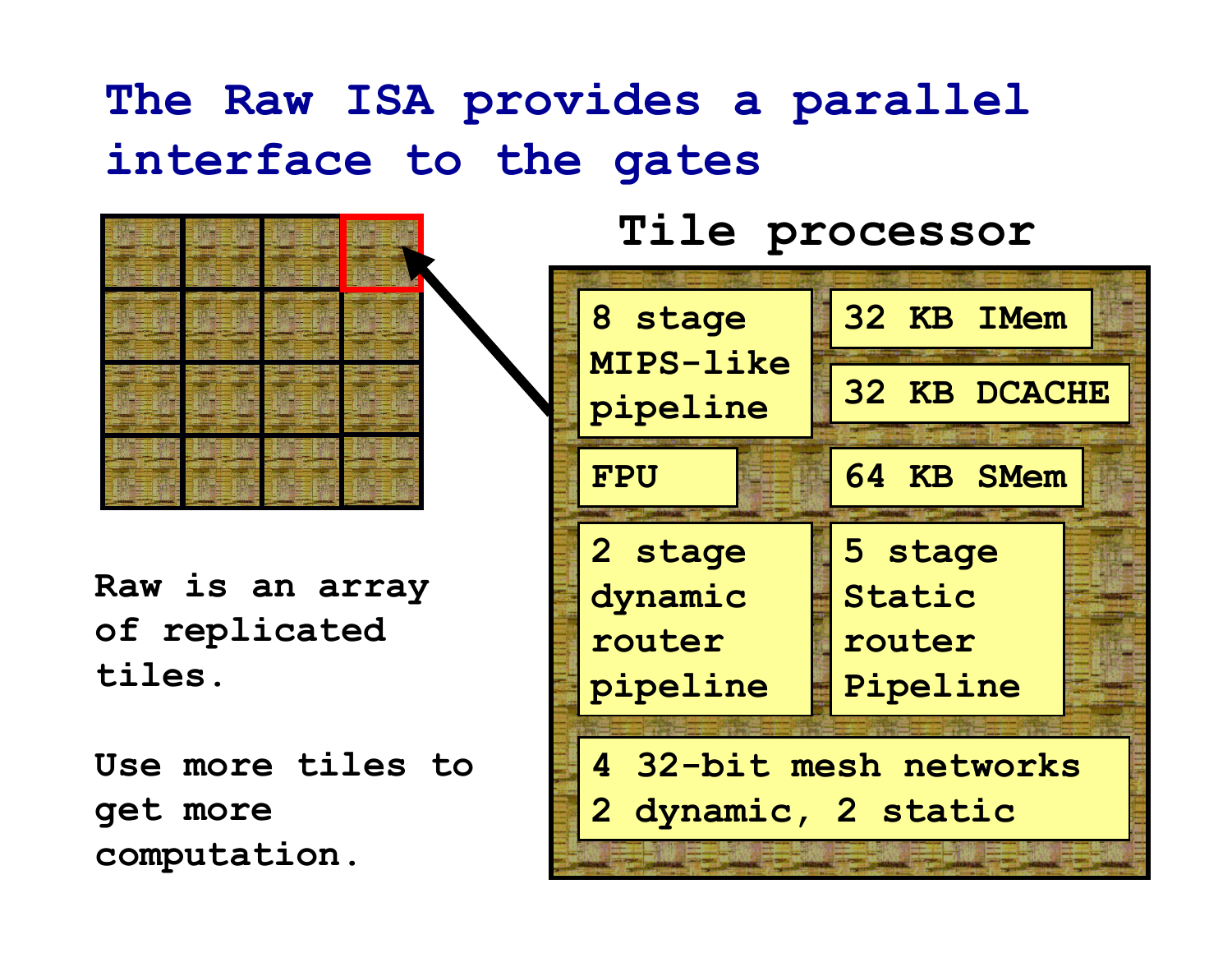## **The Raw ISA provides a parallel interface to the wiring resources**

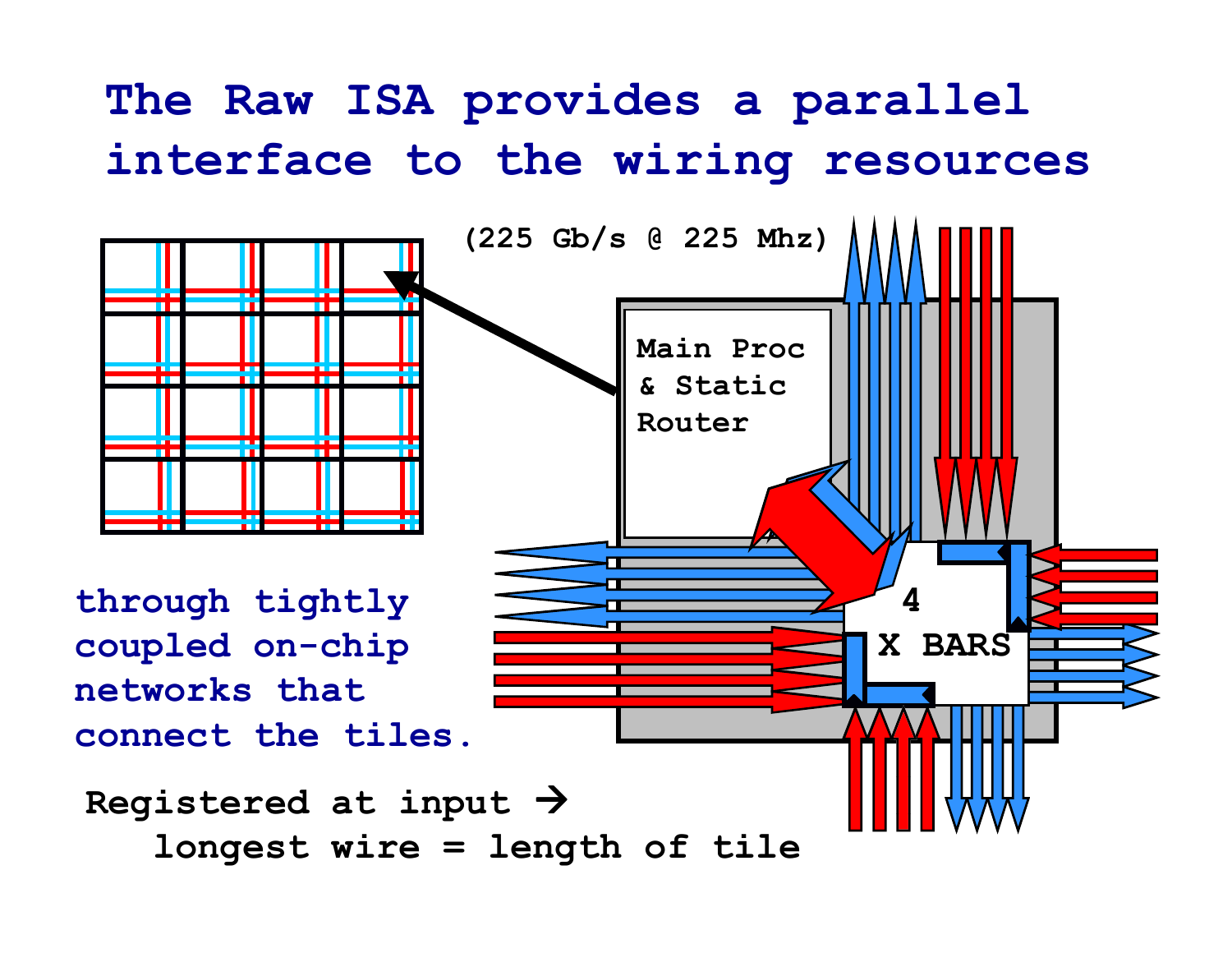## **The Raw ISA provides a parallel interface to the pins**



**(201 Gb/s @ 225 Mhz)**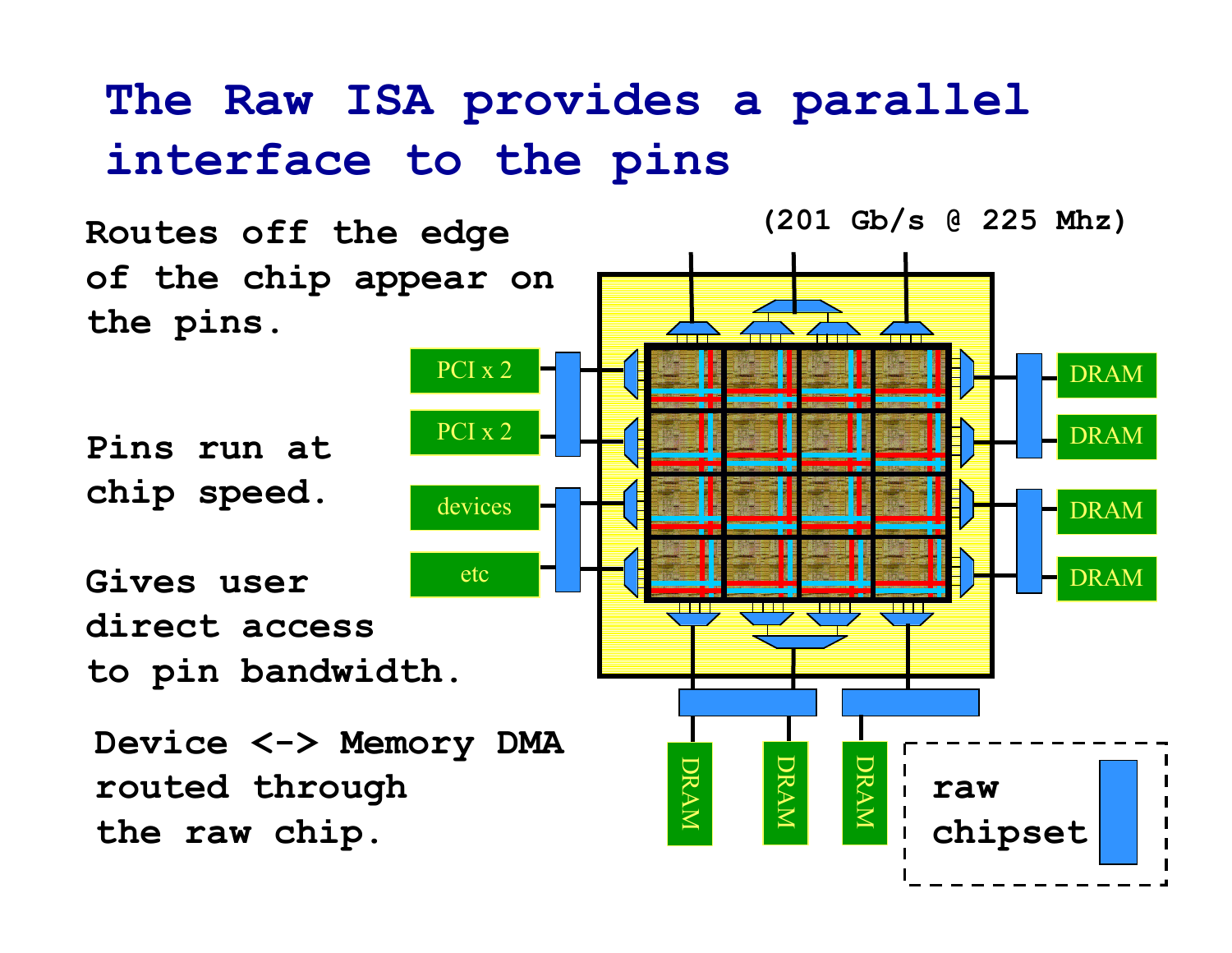#### **The Raw ISA is scalable**

Simulates larger<br>Raw processors **(to 64 chips) at full speed. 1 16 Chip board: 256 Tiles 57 GFLOPS @ 225 MHz 32 MB SRAM onchip 806 Gb/s I/O**

**32 KB of RF**

RAW Chip RAW Chip RAW Chip RAW Chip RAW Chip RAW Chip RAW Chip RAW Chip RAW Chip RAW Chip RAW Chip RAW Chip RAW Chip RAW Chip RAW Chip RAW Chip SDRAMS SDRAMS XCV 2000E FPGA SDRAMS SDRAMS XCV 2000E FPGA SDRAMS SDRAMS XCV 2000E FPGA SDRAMS SDRAM XCV 2000E FPGA SDRAMS SDRAMS XCV 2000E FPGA SDRAMS SDRAMS XCV 2000E FPGA SDRAMS SDRAMS XCV 2000E FPGA SDRAMS SDRAMS XCV 2000E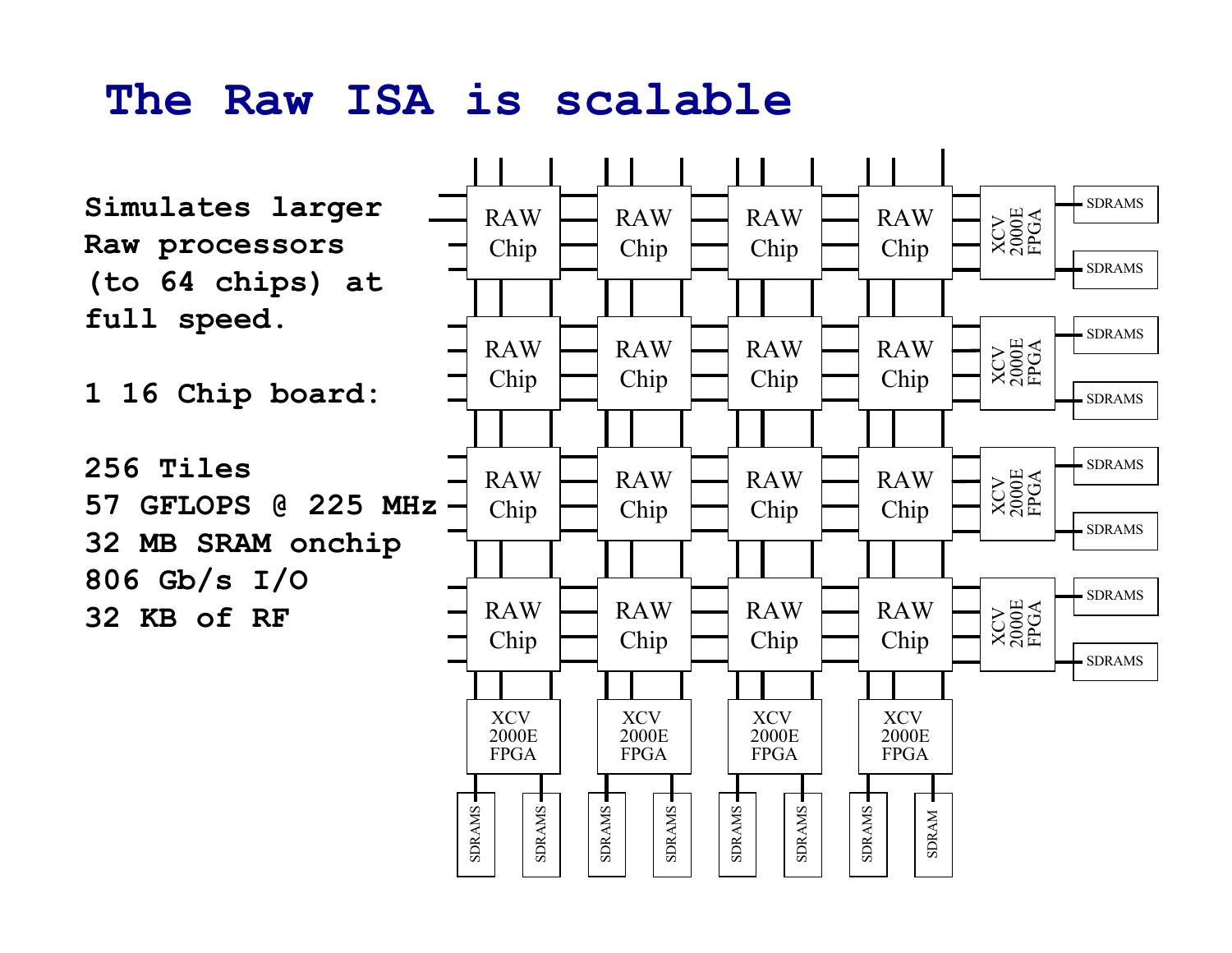#### **QED: The Raw ISA scales**





**# tiles and I/O ports scale linearly with gates and pins.**

- **1. Wire delay**
- **2. Design complexity**
- **3. Verification complexity**
- **… are all independent of transistor count.**

**Raw is also backwards-compatible.**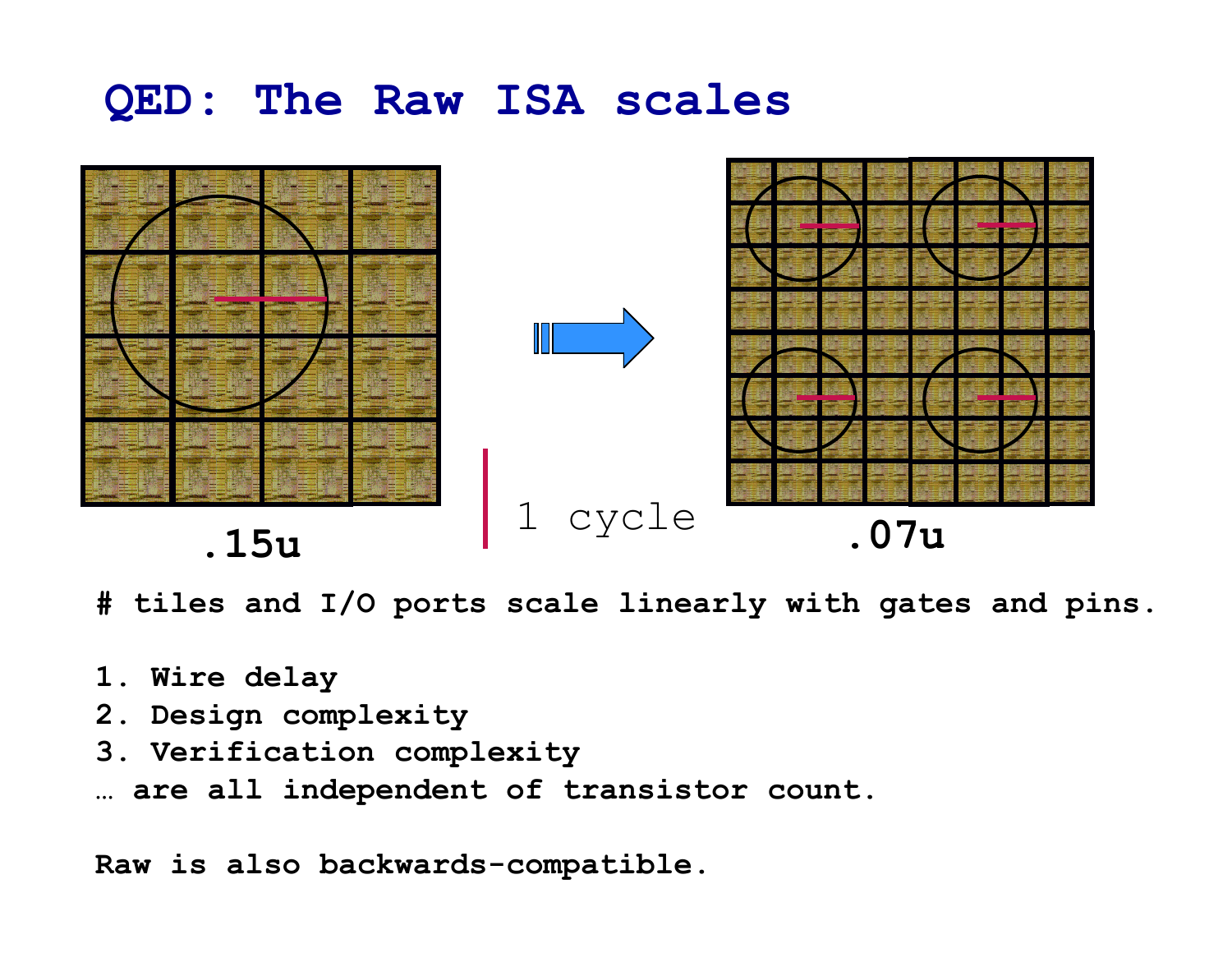#### **Raw: How tiles are used**

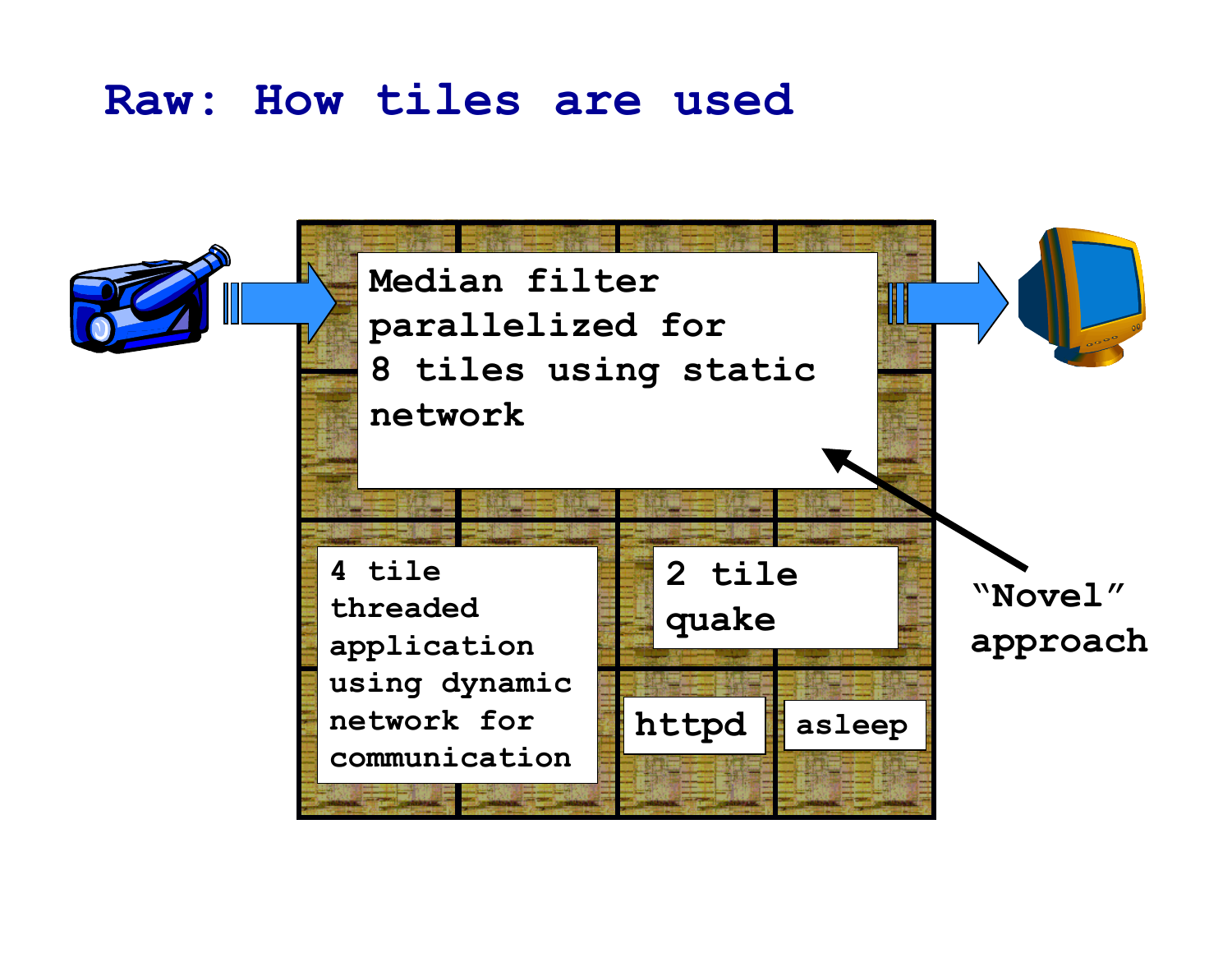

**v3=v3.10**

**v2=v2.7**

**v0=v0.9**

**important.**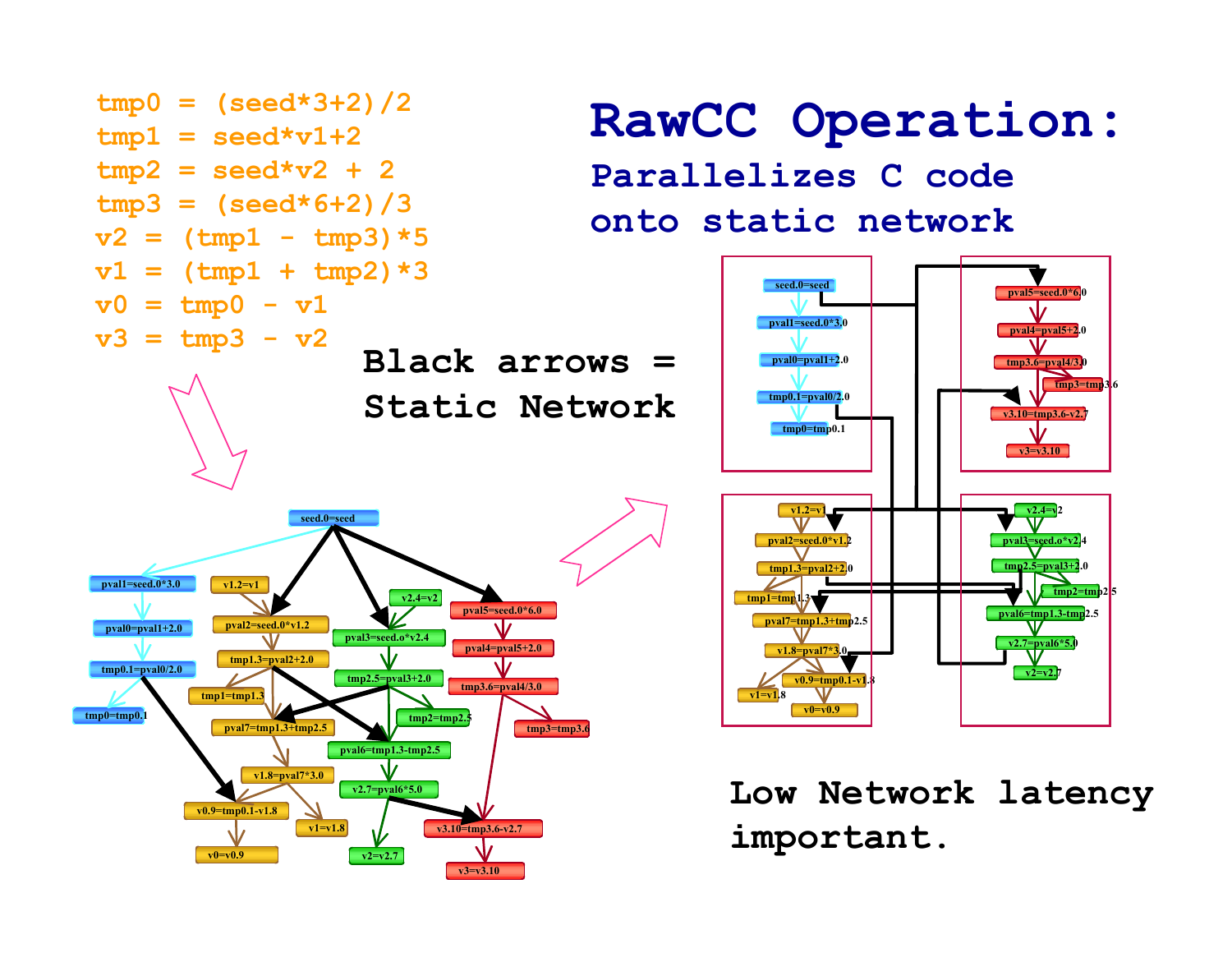**Raw Stream Compiler Maps pipeline parallel code onto static network**  $p1 + p5$  $p2 \leftrightarrow p3 \leftrightarrow p4$ x p7  $\rightarrow$  p6 **y** \*a \*b  $+c$ \*d + $\, + \,$  $\, +$  $p1$ p2 p3 p4 p6 p5 p7  $Y_n = aX_n + bX_{n-1} + cX_{n-2} + dX_{n-3}$ **tile**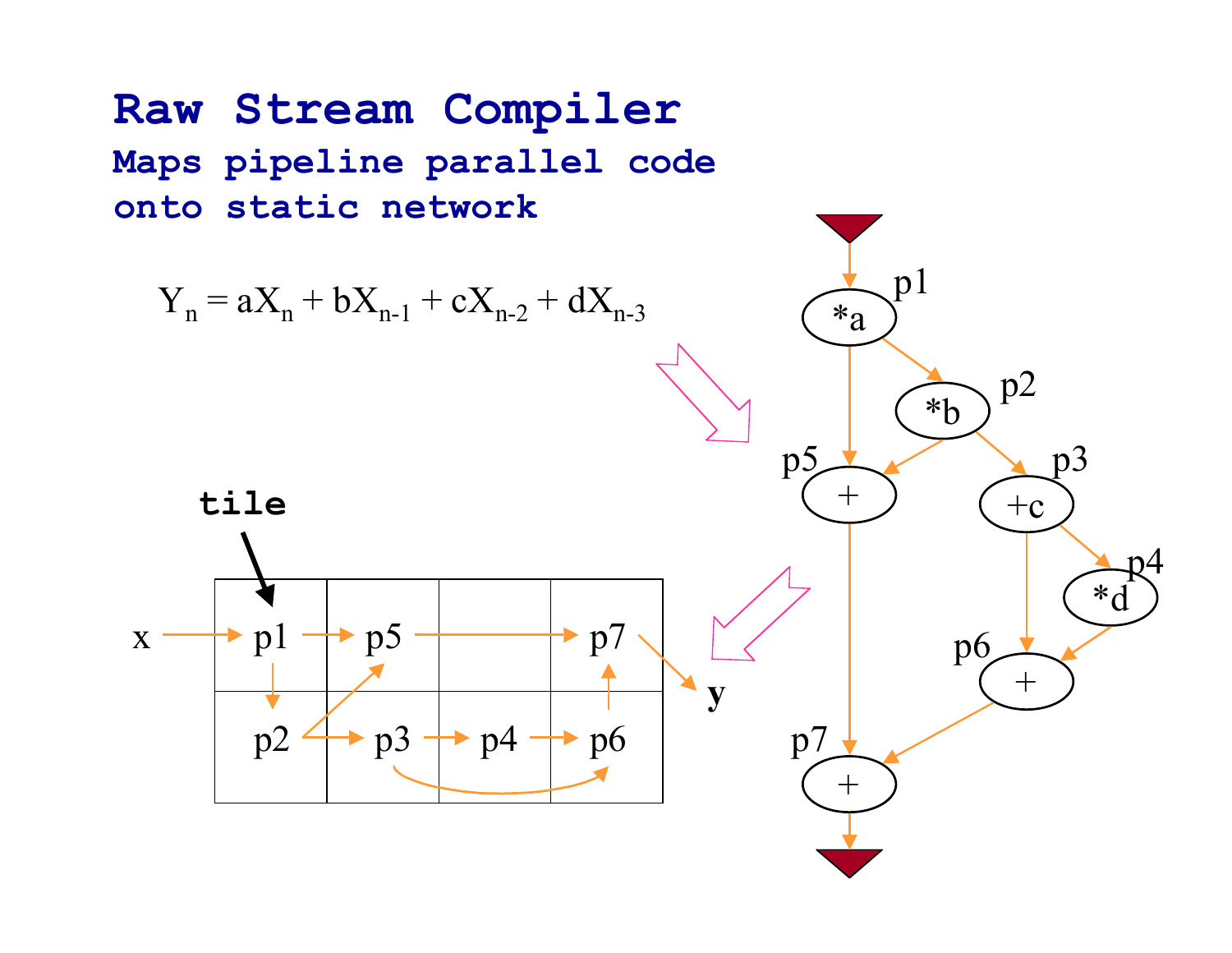#### **Enabler: The Raw Networks**

**The Raw ISA treats the networks as first class citizens, just like registers.**

**ALU-ALU latency in cycles:**

**Dynamic Networks: 5 + # hops + # turns 1. dimension-ordered, worm-hole routed 2. for cache misses / IO / interrupts and unpredictable communication**

**Static Networks: 2 + # hops**

- **1. routes compiled into static router SMEM**
- **2. Messages arrive in known order**

**Throughput: 1 word/cycle per dir. per network**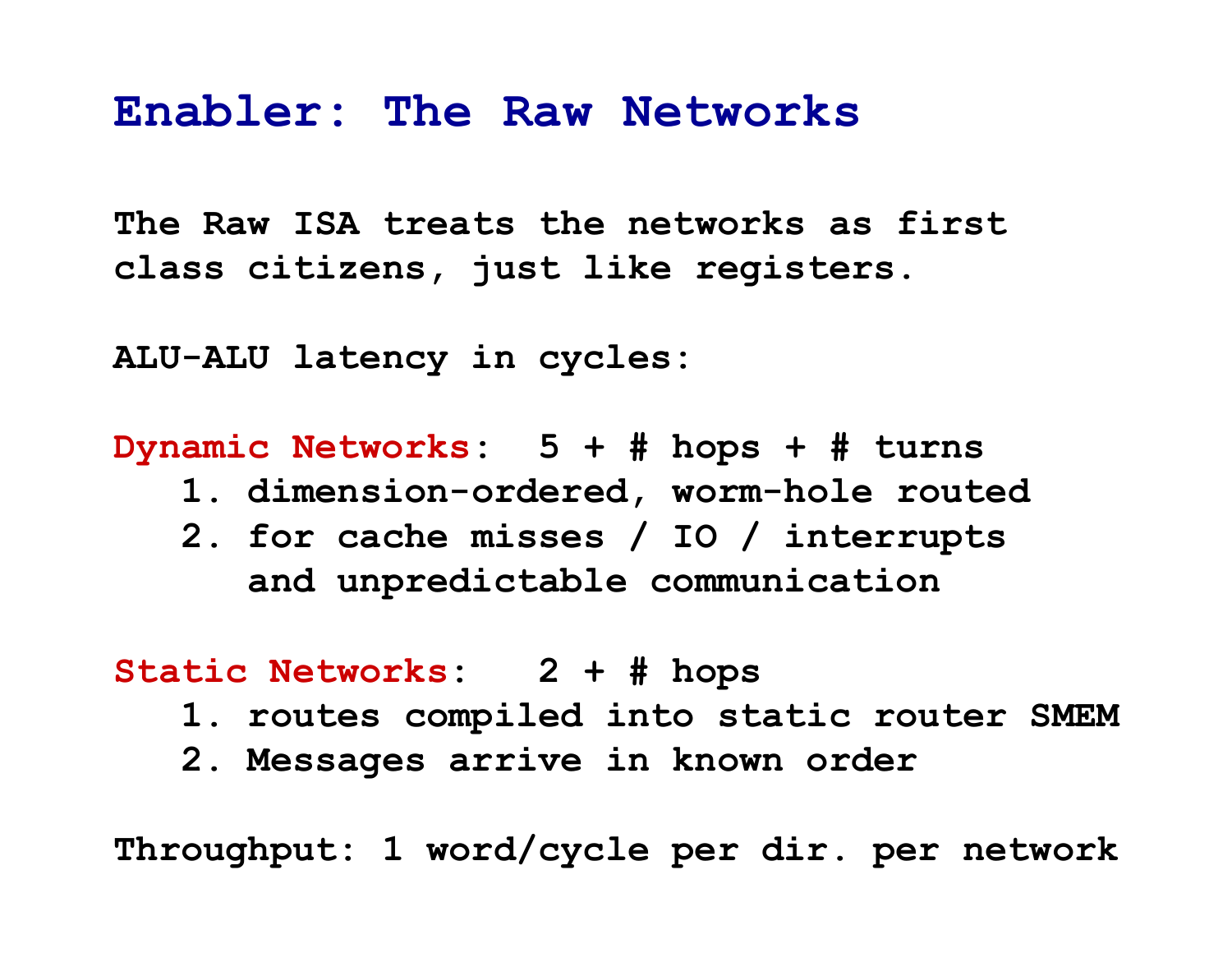## **This network is not a first class citizen.**

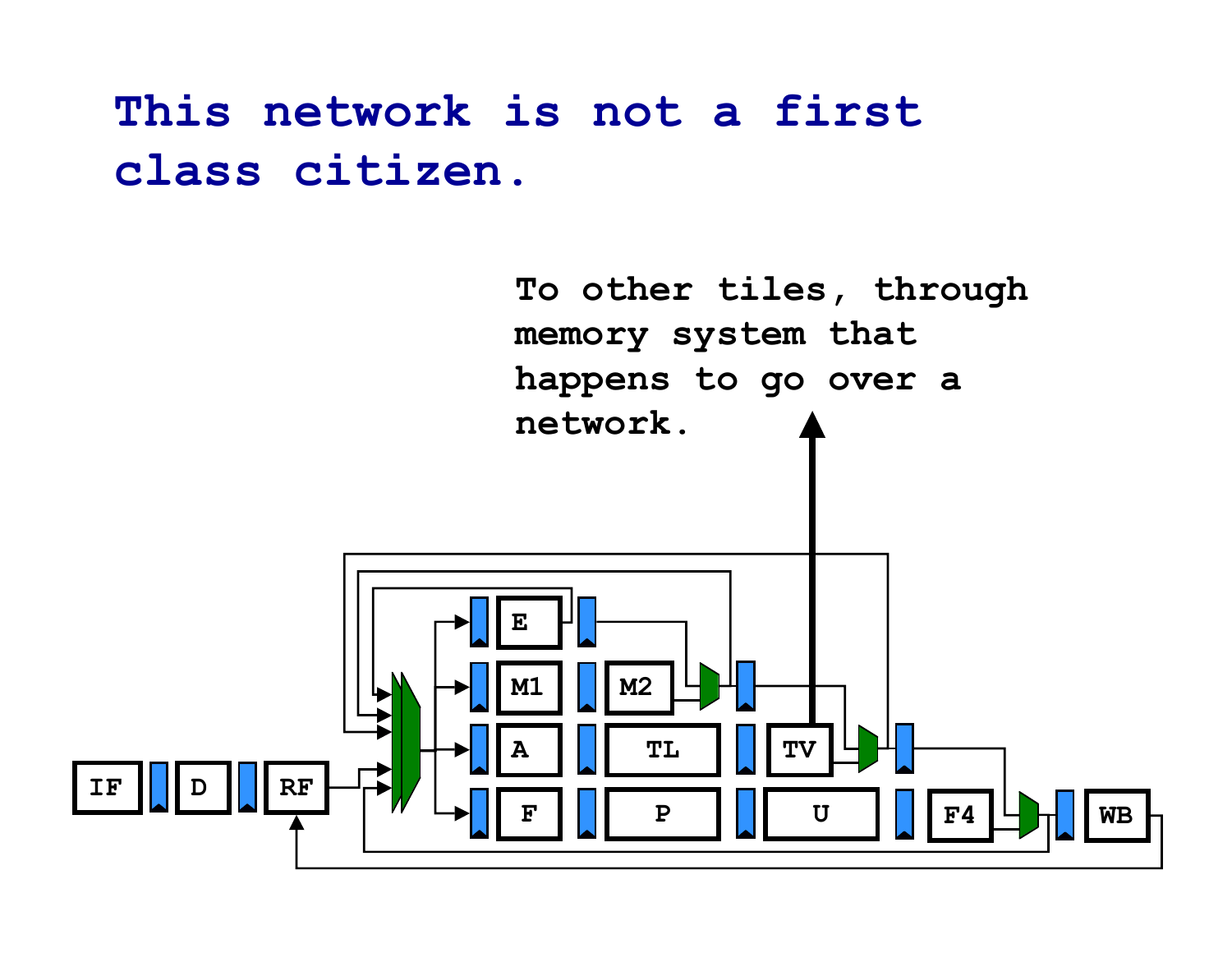## **This is: the networks are tightly coupled into the bypass paths**

![](_page_17_Figure_1.jpeg)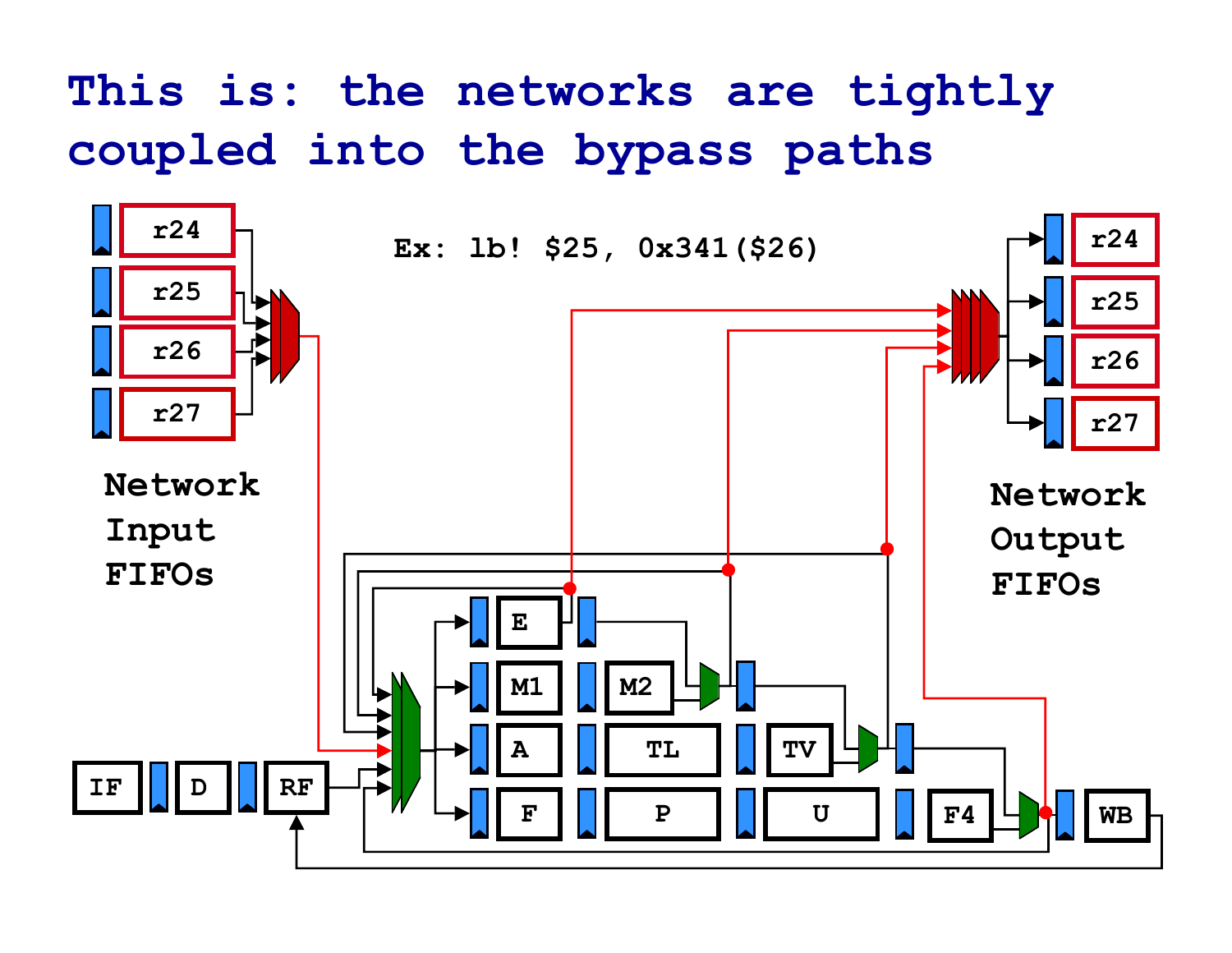#### **Raw Stats**

**IBM SA-27E .15u 6L Cu**

**18.2mm x 18.2mm die.**

**.122 Billion Transistors**

**16 Tiles**

**2048 KB SRAM Onchip**

**1657 Pin CCGA Package (1152 HSTL signal IO)**

**~225 MHz**

**~25 Watts**

![](_page_18_Picture_9.jpeg)

**For architectural details, see: http://cag.lcs.mit.edu/pub/raw/documents/RawSpec99.pdf**